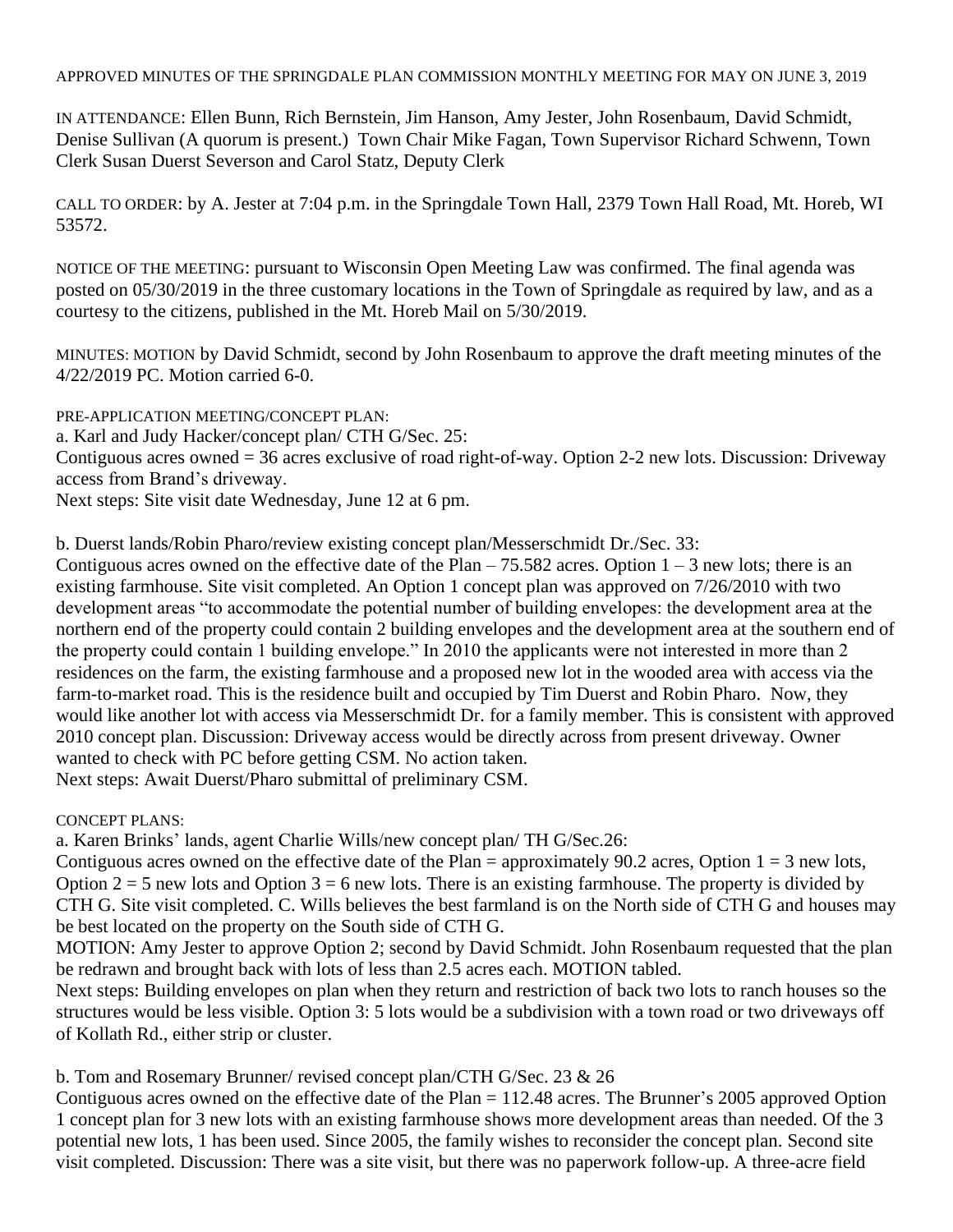would have two lots, using current driveways from 2005 concept plan.

MOTION by Amy Jester to amend concept plan to put two lots to the north of Mark's driveway and farmhouse driveway with no more than two acres each. Second by Ellen. MOTION carried 7-0.

Next steps: John Rosenbaum asked for a clear map with designated lots and a rough estimate of acres. The revised concept plan goes to the Town Board for action.

c. Zahler lands, Nancy Riemenapp/new concept plan/Springdale Center Rd./Sec. 27,

Contiguous acres owned on the effective date of the Plan = 116.9 acres. Option  $1 - 5$  new lots, Option  $2 - 7$  new lots and Option 3 -8 new lots for a total of 6, 8, or 9 potential house sites because no residence exists on the 116.904 acres at this time. The Zahler family has had a couple of site visits and various discussions re: concept plans. No concept plan was ever finalized.

Next steps: Since it had been a long time since the last site visit, it was decided to have a current site visit scheduled for Wednesday, June 12 after Hacker's.

## PRE -APPLICATION MEETING/REZONING:

a. Ken Wollersheim/ CSM and rezoning/State Road 92/Sec. 34:

Note: Ken has a CSM prepared showing the abandoned roadways and some of the neighboring lands – the Lutz lands. This is a lot line adjustment. However, the preliminary CSM cannot be finalized until all the lands in the new lot are zoned the same. For now, the zoning may be A-1. The subcommittee can suggest the zoning reclassification for the future based on the comprehensive revision of DCCO Chapter 10. MOTION by Ellen Bunn; second by John Rosenbaum to approve rezoning to A-1 for administrative purposes. MOTION carried 7-0.

b. Josh Zimmer/ pre-application meeting for rezoning/CUP-limited family business/CTH G/Sec. 34: Dane County Zoning has been in communication with Josh and his various projects. Simultaneously, he commenced construction on a new house on the property and located his one-person landscaping company on the property. DC identified the need for a CUP for a limited family business BUT the house needed to be occupied before a l.f.b. CUP was appropriate. The house is now occupied.

Discussion: J. Zimmer explained the scope of his business.

Next steps: Provide to Josh samples of the typical conditions for limited family businesses. He needs to apply to Dane County Zoning for the CUP. When that paperwork is submitted to the Town, the matter will be placed on the PC agenda. Since a CUP requires a public hearing with a Class 2 notice the Town needs advance notice.

## CSM CONSISTENT WITH APPROVED CONCEPT PLAN

Nizam Nizamuddin/:CSM consistent with approved concept plan/CTH S/Sec. 5:

The contiguous acres owned on the effective date of the Plan – 116 acres with an existing farmhouse. The Option 2 concept plan depicts 7 new lots, 1.5-2 acres each in size, clustered in the southwest corner of the property to be served by a new, short town road cul-de-sac with shared driveways. At this time, N. Nizamuddin is submitting a 4-lot CSM as part of his 7-lot proposed development. It is understood that the TB continues to review various aspects of the project: the engineered plans for the proposed new road, development agreement, shared driveway agreement with the existing 2 lots, and Dane County Highway's requirements for an expanded access point onto CTH S, etc.

MOTION Amy Jester; second Rich Bernstein to approve the preliminary 4-lot CSM with caution that it may need to be resubmitted after the specifications for the proposed new town road are finalized. MOTION carried 6-0-1. Rosenbaum abstained.

## PLAN COMMISSION PROCEDURES:

Election of Officers

Nomination by Ellen Bunn, second by Jim Hanson for Amy Jester to continue as chair. Jim Hanson closed the nominations. Approved 7-0. Jim Hanson nominated Ellen Bunn for Vice Chair. Amy Jester seconded.